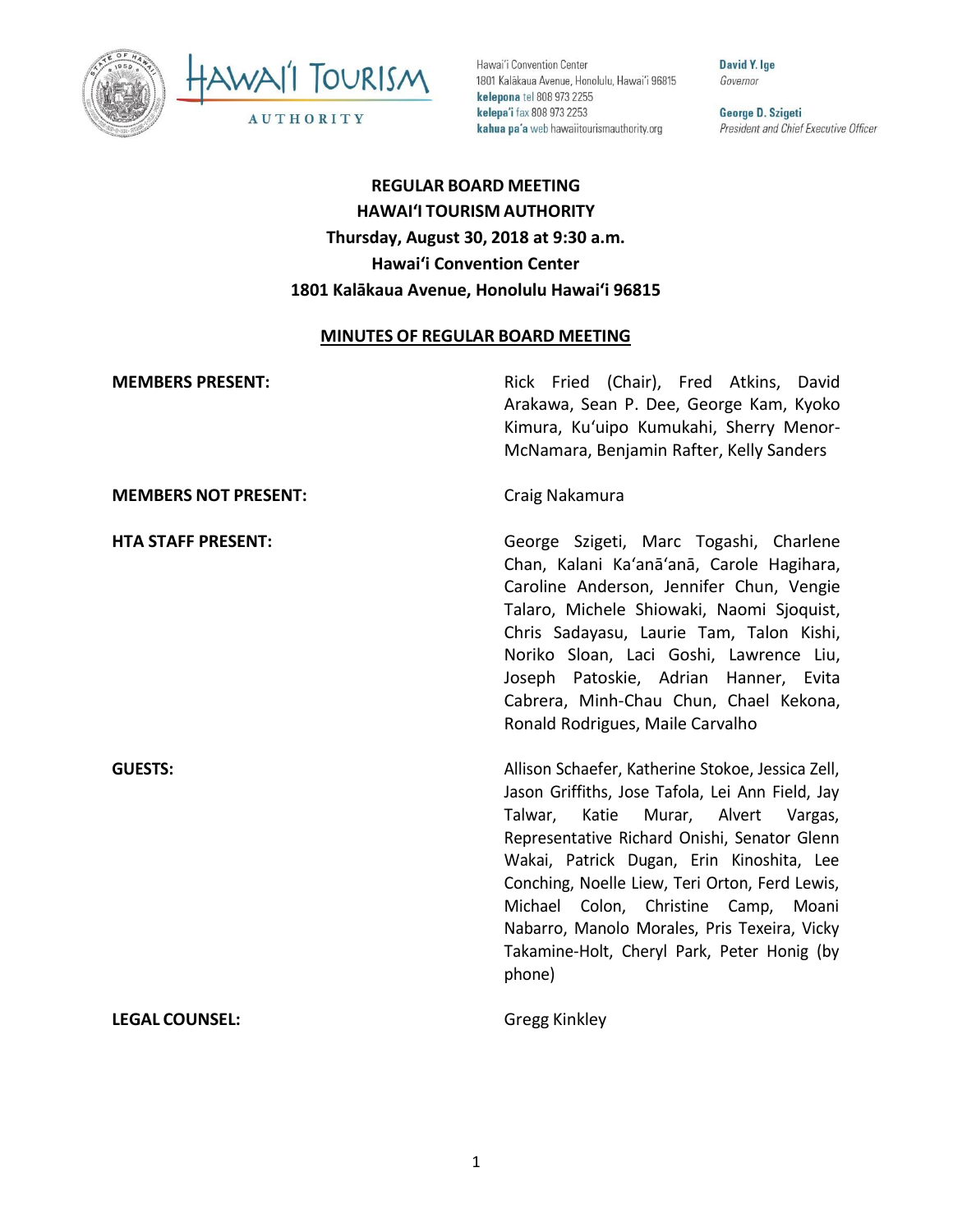### **1. Call to Order and Pule**

Presiding Officer Rick Fried called the meeting to order at 9:30 a.m. Kalani Ka'anā'anā offered oli and shared an 'ōlelo no'eau.

#### **2. Approval of the Minutes of the July 26, 2018 Board Meeting**

Chair Fried asked for a motion to approve the minutes of the Board meeting held on July 26, 2018. Ku'uipo Kumukahi made the motion, and Sherry Menor-McNamara seconded the motion, which was unanimously approved by all the Board members present.

# **3. Report of Permitted Interactions at an Informal Meeting or Presentation Not Organized by the Board under HRS section 92-2.5(c)**

Chair Fried asked if there were any reports of permitted interactions. No Board members reported any permitted interactions.

#### **4. Report of the CEO Relating to Staff's Implementation of HTA's Programs During July 2018**

Chair Fried acknowledged George Szigeti, who gave his report relating to the HTA Staff's implementation of HTA's programs during July 2018. Mr. Szigeti stated that it has been a challenging last six months, and through the Board's direction, HTA has had a successful start of the year. Mr. Szigeti stated it was an intense week due to the preparations and response for Hurricane Lane, including several briefings and meetings with the Governor and his staff. He reported that HTA opened its emergency command center in the Hawai'i Convention Center on Thursday, August 24, 2018, and HTA staff worked for 30 continuous hours and did a tremendous job. Mr. Szigeti thanked the HTA Staff for their work, as well as the Hawai'i Visitors Convention Bureau, the Hawai'i Lodging and Tourism Association, Hawai'i Tourism Japan, Anthology, AEG, and everyone else for coming together and rolling out information from the emergency command center to various government officials and tourism stakeholders.

Mr. Szigeti stated that on July 31, 2018, he attended on behalf of HTA dedication of the King Kamehameha III statue at Thomas Square. He also reported that he was asked by Representative Saiki to represent HTA at the Hawai'i-Japan Legislators' Friendship Association event on August 16, 2018, to meet with government and business leaders in Japan to discuss tourism in Japan, including how HTA and HVCB continue to address the volcanic activity on Hawai'i Island and the lower booking pace. He also attended the opening of Duke's Oceanfest. He reported that the event went well until it closed due to Hurricane Lane. Mr. Szigeti thanked Duke's Oceanfest's sponsors for helping coordinate and putting on the event.

Mr. Szigeti reported the most up-to-date visitor statistics. Hawai'i set new monthly records for visitors at 939,360, and total number of transpacific air seats at approximately 1.2 million.

Last, Mr. Szigeti reported that the annual Global Tourism Summit was five weeks away. He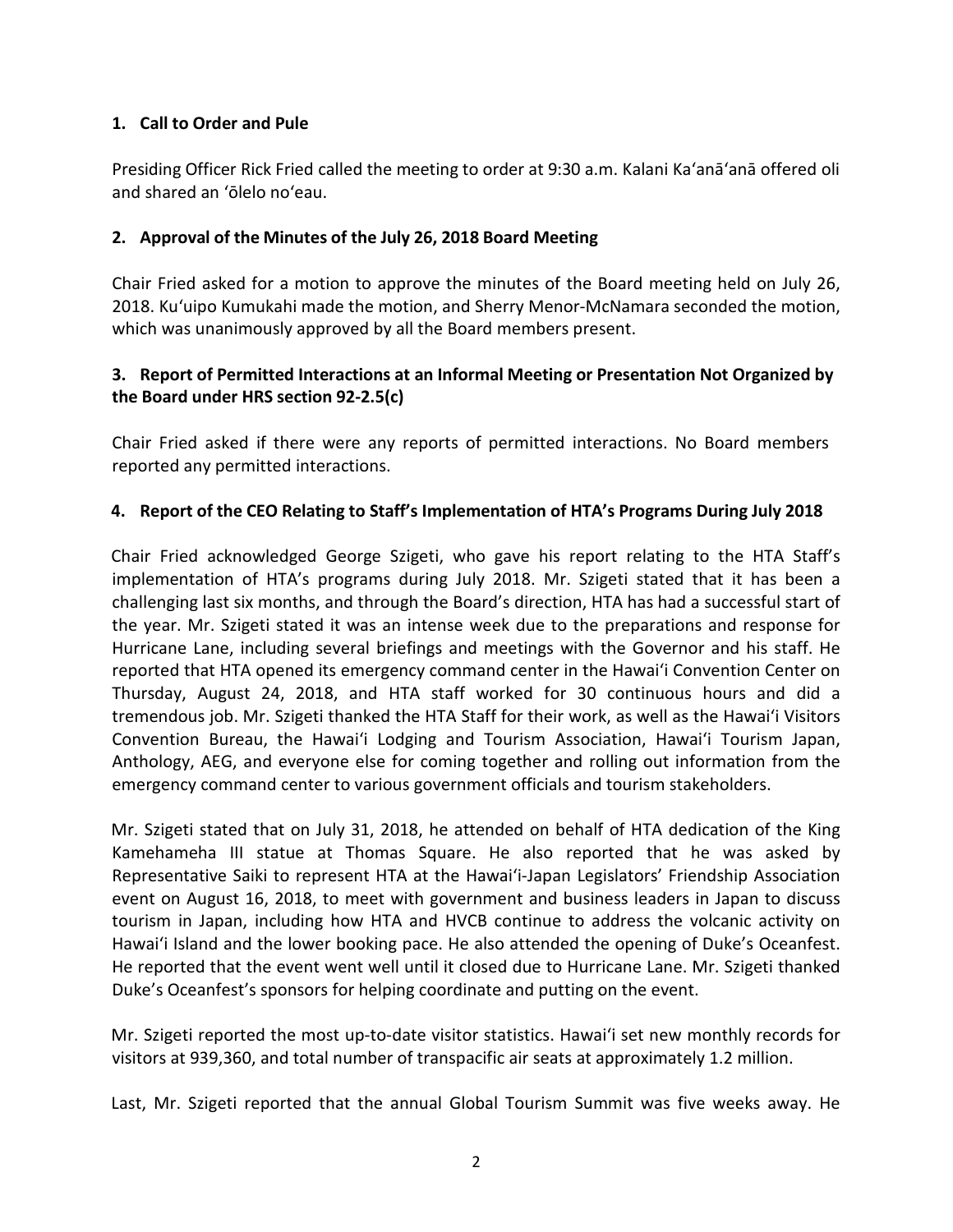stated that the Summit is expecting a minimum of 2,500 people to attend from 18 different countries. He stated that Paragon Events would offer a more detailed report on the Summit later in the meeting.

Sean Dee thanked the HTA Staff for its work in the emergency command center in response to Hurricane Lane. He explained that, as a hotelier, inquiries had tripled, and being able to direct customers to the official HTA site for the most accurate and up to date information made the job easier. He stated that the emergency command center had a large impact on customers, and that although hotels did suffer from cancellations due to Hurricane Lane, it helped that hotels had the best information available.

Fred Atkins asked whether the volume of calls had subsided since Hurricane Lane. He noted that, on his flight from Kaua'i to O'ahu, there were much fewer people than average. Mr. Dee responded that, it is difficult to measure how Hurricane Lane impacted prospective visitors who were considering coming to Hawai'i, but that he lost ten to fifteen points of occupancy for a two-week period. Kelly Sanders agreed with Mr. Dee, and stated that he saw dramatic cancellations going into Hurricane Lane and leaning into the current week, but expects the following week to pick back up.

# **5. Overview by the Office of Information Practices of the Sunshine Law and Uniform Information Practice Act**

Chair Fried acknowledged Cheryl Park, Director of the Office of Information Practices State of Hawai'i (OIP), to give an overview of the practices of the Sunshine Law and Uniform Information Practice Act (UIPA).

Ms. Park began her presentation by noting that, as a government agency with a budget of approximately \$80 million, HTA is under close scrutiny and accountability to the public. Ms. Park explained that OIP was given the responsibility of administering the State's Sunshine Law, providing public access to state meetings. She stated that OIP also implements the UIPA. Ms. Park explained that the penalty for an agency that fails to follow either the Sunshine Law or the UIPA could subject the Board to fines, or the Board action could be voided by a court of law. She also stated that Board members who intentionally violate laws could be subject to misdemeanor charges, lose immunity from civil or criminal liability, or be removed from the Board.

Ms. Park explained that the purpose of the Sunshine Law and UIPA were both enacted with a statement of purpose that discussions, deliberations, decisions and actions of government agencies must be conducted as openly as possible. She explained the law's intent is to protect people's rights to information, and that the law directs provisions requiring meetings to be liberally construed.

Ms. Park first presented a brief overview of the UIPA. She stated that the law recognizes that the policy of conducting government business must also adhere to the State Constitution's right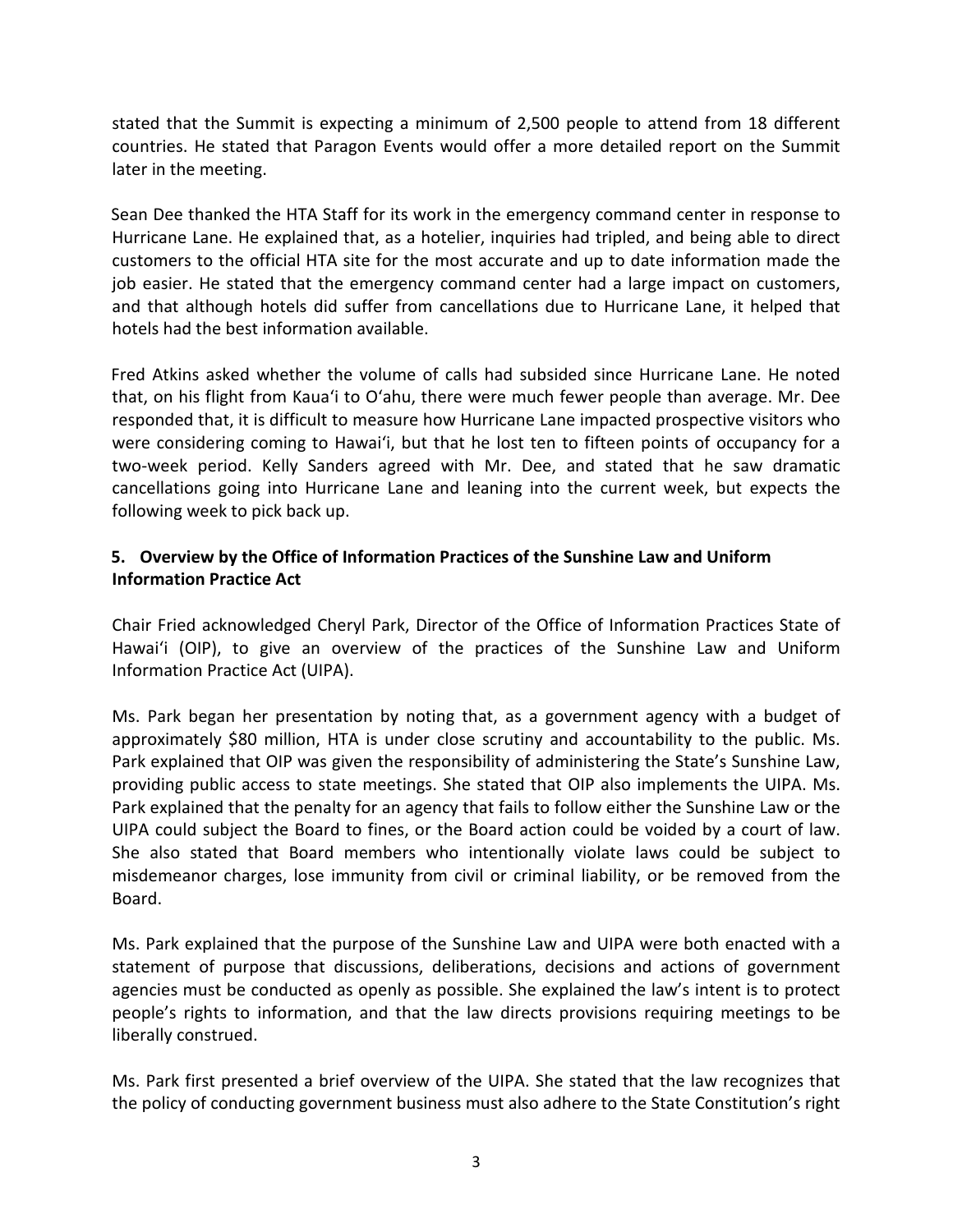to privacy. She stated that the UIPA's purpose includes promoting public interest in disclosure; providing for accurate, relevant, timely and complete government records; enhancing government accountability through a general policy of access to government records; making government accountable to individuals in the collection, use, and dissemination of information relating to them; and balancing individual privacy interest and the public access interest, allowing access unless it would constitute a clearly unwarranted invasion of personal privacy. Ms. Park acknowledged that government records are broadly defined as information maintained by an agency in written, auditory, visual, electronic, or other physical form, and, given this definition, governmental agencies must disclose upon request certain specified records including minutes of public meetings, information collected and maintained for purpose of making information available to the public, such as brochures, specified employment information, as well as contracts, compensation, duration, and objectives, and government purchasing information, including bid results. She stated the UIPA also allows HTA to disclose information to any other agency. She noted that exceptions to the disclosure requirement include if disclosure constitutes a clearly unwarranted invasion of personal privacy, or if information must remain confidential in order for government to avoid frustration of legitimate government function. Ms. Park noted that HTA has its own exception to disclosure under Hawai'i Revised Statutes section 201B-7, allowing HTA to withhold competitively sensitive information, and another exception under section 201B-4(a)(2), regarding information relating to marketing plans and strategies.

Ms. Park then presented a brief overview of Hawai'i's Sunshine law. She stated that the Sunshine law requires a board and committees to conduct board business in public, with six days advance written notice and agenda. She added that board meetings must be open to the public and allow testimony, that the minutes must be posted online within forty days, with or without board approval, and that discussions, deliberations, and decision-making by more than two board members can only occur at open meetings. Ms. Park explained that, if a subject is on the board's agenda or will be on the board's agenda in the foreseeable future, it qualifies as board business that is subject to the Sunshine law.

Ms. Park stated that, if two board members are discussing board business outside of an open meeting, it can only be done as a permitted interaction under Sunshine law. She stated that permitted interactions include discussing board business so long as no commitment to vote is made. She explained that board members can use staff to coordinate an open meeting to discuss board business, and that staff reports can discuss general viewpoints and provide recommendations for actions, but cannot identify a board member's position. She noted that staff cannot be used to attempt to circumvent the Sunshine law requirements. Ms. Park then stated that Permitted Interaction Groups may be established by the Board so that two or more Board members may investigate a Board matter, provided that the Permitted Interaction Group is utilized via a minimum of three meetings. In order to create a Permitted Interaction Group, the Board must define the scope of the Board investigation and members' authority, and that the Permitted Interaction Group must then present its findings and recommendations to the Board. Ms. Park explained that a Permitted Interaction Group may be created in order to select the Board's officers, to meet with the Governor, or to meet with the head of the Department to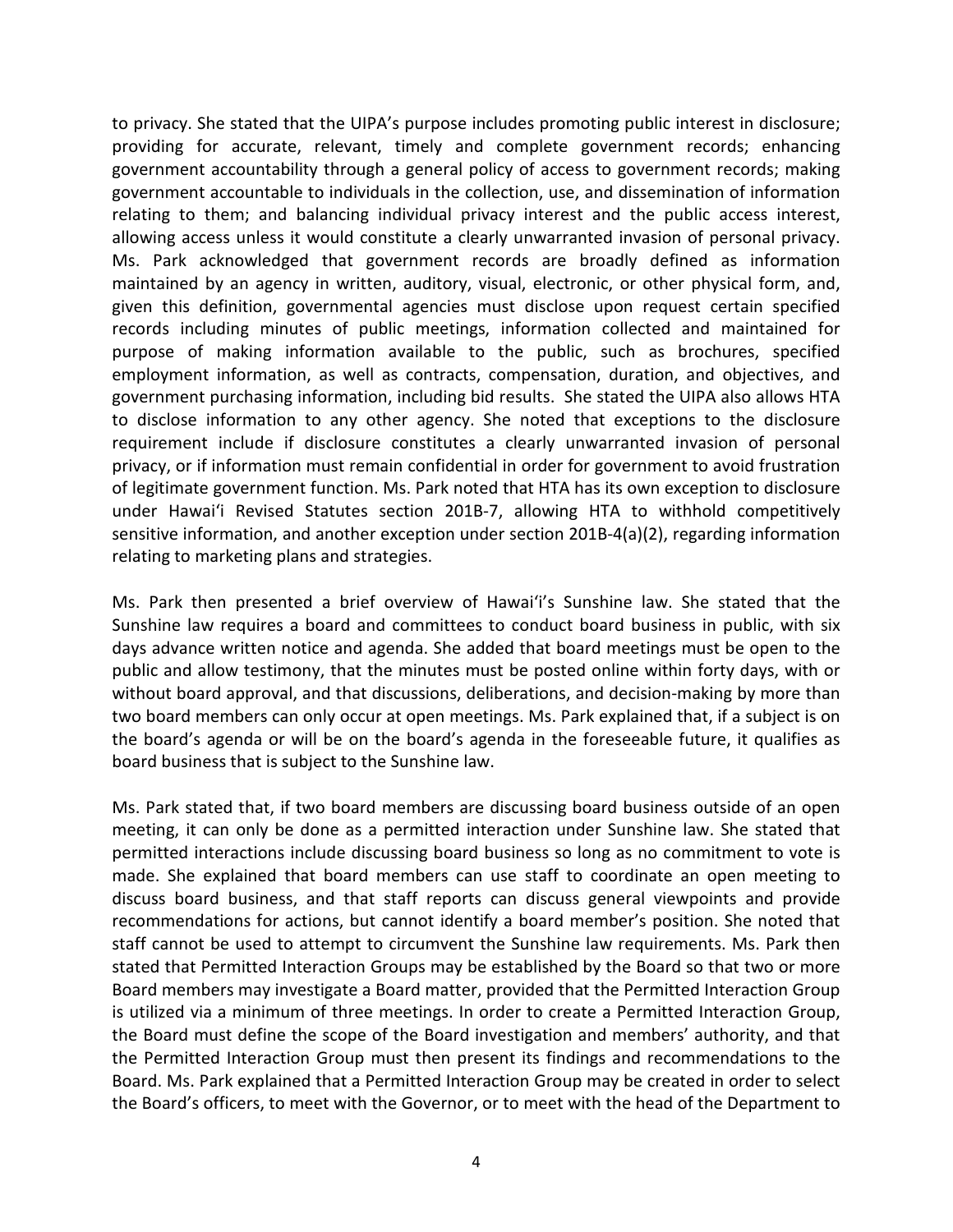discuss administrative matters. She stated that, if a meeting must be canceled due to insufficient quorum, the Board should still receive testimony, but there must be no deliberation or decision-making. She stated that a Permitted Interaction Group also allows the Board to attend informational meetings on matters relating to Board business, such as the meeting of another entity or a legislative hearing, so long as the meeting is not specifically and exclusively organized for or directed to members of the Board.

Ms. Park stated that the Sunshine law permits the Board to hold closed meetings or executive sessions under particular circumstances, including considering the hiring, evaluation, dismissal, or discipline of an officer or employee. She noted that HTA has a special provision in Hawai'i Revised Statutes section 201B-4(a), allowing for the Board to hold an executive session when necessary for the Board to receive information that is proprietary to a particular enterprise, or if the disclosure of which might be harmful to a businesses' interest, or if it is necessary to protect Hawai'i's competitive advantage as a visitor destination. Ms. Park stated that HTA cannot go into a closed meeting to discuss the entirety of HTA's budget. Last, Ms. Park stated that the Sunshine law requires that an executive session can only be entered when there is an affirmative vote, taken at an open meeting, of two-thirds of the members present and a majority of the members to which the Board is entitled. She stated that, for HTA, it must have eight of the twelve members voting in order to go into an executive session. She stated further that an executive session's minutes may be kept confidential so long as their disclosure would defeat the lawful purpose of having the closed meetings, and that OIP can conduct an in camera inspection of executive meeting minutes.

David Arakawa asked whether there are rules requiring board materials to be distributed six days prior to a Board meeting. Ms. Park, in response to Mr. Arakawa's question, stated that whether board materials are distributed six days prior is each individual Board's decision, but that board materials must be available to the public upon request. Mr. Arakawa asked whether other governmental agencies distribute their board materials six days prior to the Board meeting, in which Ms. Park responded that some other governmental agencies distribute their board packets at least six days prior to the meeting. Mr. Arakawa asked whether it was appropriate that Board members attend meetings or events, such as the Global Tourism Summit, or other festivals or work-related events, where Board members are invited in their individual capacities. Ms. Park responded that attending events where multiple Board members will be in attendance is fine, so long as the Board members do not discuss board business. Mr. Atkins asked to clarify that Board members are allowed to discuss board business with more than one Board member so long as it is within a Permitted Interaction Group. Ms. Park, in response to Mr. Atkins, stated that Board members can discuss so long as they are within the Permitted Interaction Group. Mr. Atkins also asked whether multiple Board members can visit legislators or other governmental agencies. Ms. Park, in response to Mr. Atkins, stated that it is dependent on whether the Board members are discussing general information or if they are discussing board business. She stated that, in order to ensure compliance with the Sunshine law, the Board should consider setting up a Permitted Interaction Group, or that the Board utilize its staff. Kiyoko Kimura asked to clarify that, if a Board meeting only has seven of its members the Board cannot go into an executive session. Ms. Park responded to Ms. Kimura by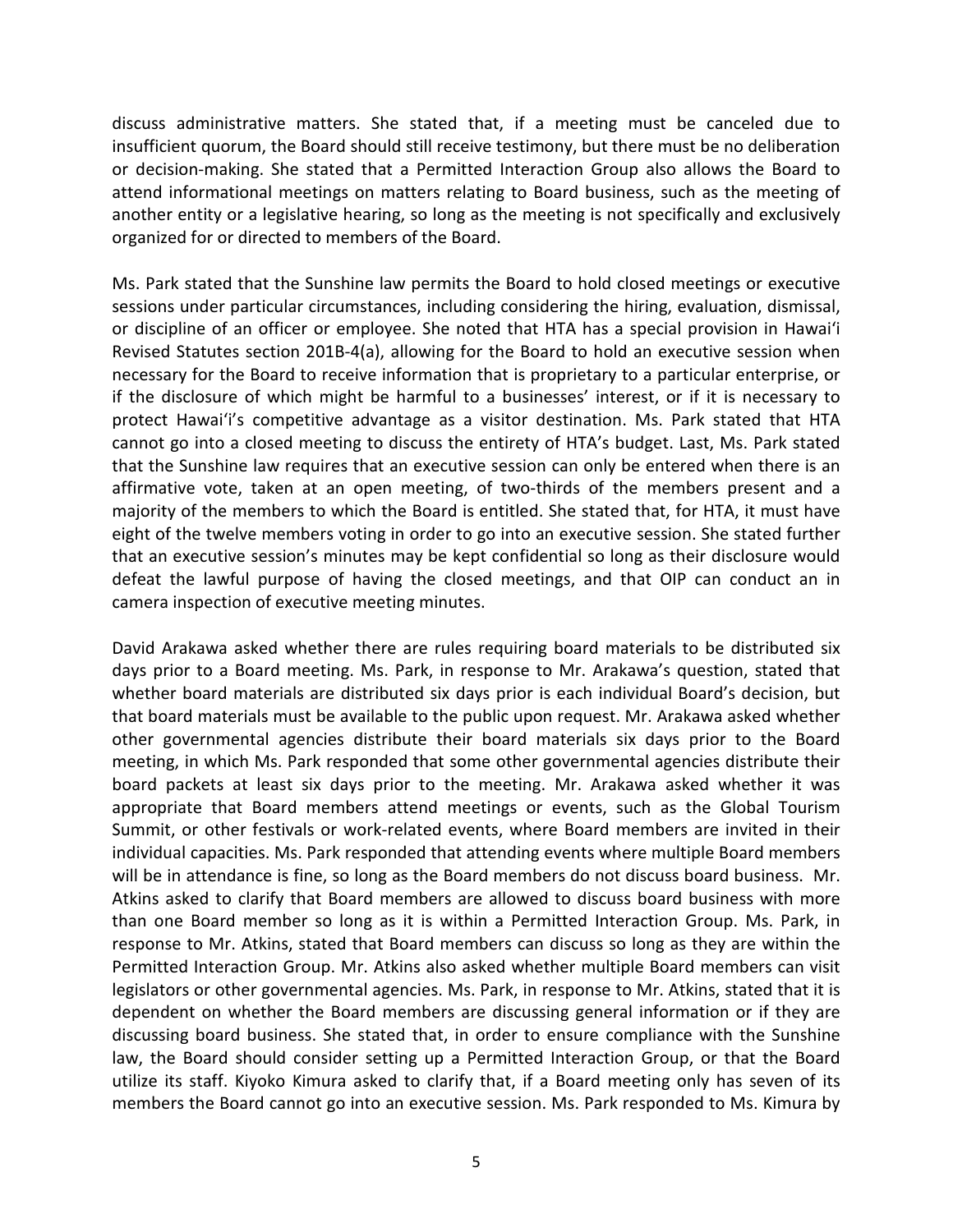stating that HTA needs eight members to enter executive session. Mr. Arakawa asked whether a Permitted Interaction Group could be adopted for an issue raised at a Board meeting, noting that it may be valuable to create a Permitted Interaction Group to discuss legislative matters. Ms. Park, in response to Mr. Arakawa, replied that the Board could create a Permitted Interaction Group to discuss legislative matters, and that the Board must determine the type of Permitted Interaction Group in order to ensure that it can get business done timely.

# **6. Presentation and Discussion of Current Market Insights and Conditions in Key Major Hawai'i Tourism Markets**

Chair Fried acknowledged Jennifer Chun to deliver a presentation and discussion of current market insights and conditions in key major Hawai'i tourism markets. Ms. Chun stated that both June and July 2018 marketing insights are contained in the Board packets.

Ms. Chun stated that, through May 2018, the State has collected \$510.8 million in transient accommodations tax revenue, up 7.9 percent from last fiscal year. She stated that a hotel statistics report was released the previous day, and hotels statewide are at 83.8% occupancy with an ADR of \$296. She stated that the latest DBEDT forecast is included in the Board packets, which forecast arrivals at 9.96 million at the end of 2018 and 10.12 million at end of 2019. She stated that DBEDT forecasts expenditures at \$18.3 billion for 2018 arrivals by air, and \$18.9 billion for 2019 arrivals by air.

Mr. Atkins asked if the forecasts took into consideration the effect of volcanic activity on Hawai'i Island. Ms. Chun responded to Mr. Atkins in the affirmative, and noted that the forecasts are fairly conservative. Ms. Chun also noted that the forecasts did not take into account any effects of Hurricane Lane.

### **Chair Fried recessed the meeting at 10:39 a.m. Meeting reconvened at 10:51 a.m.**

# **7. Presentation, Discussion and Action on HTA's Financial Reports for April 2018 through June 2018**

Chair Fried acknowledged Marc Togashi to deliver a presentation, discussion, and action on HTA's Financial Reports for April 2018 through June 2018. Mr. Togashi stated that he would ask the Board to vote to approve the April 2018 through June 2018 financial statements at the next Board meeting to give the Board members an opportunity to review the financial statements. Mr. Togashi stated that, through June 30, 2018, HTA had approximately \$77 million in cash and equivalent in the Tourism Special Fund, including \$5 million in the Emergency Fund. Also as of the end of June 30, 2018, HTA has \$30.9 million in board allocations, including funds in reserve and funds set aside for specific obligations for HTA. He stated that the \$30.9 million was projected to decrease to approximately \$24.5 million by the end of fiscal year 2019. With regard to fiscal year 2018 budget, utilized \$82.5 million out of the \$88.4 million budget; \$1 million of the unspent amount is allocated to the Center for Hawaiian Music and Dance. With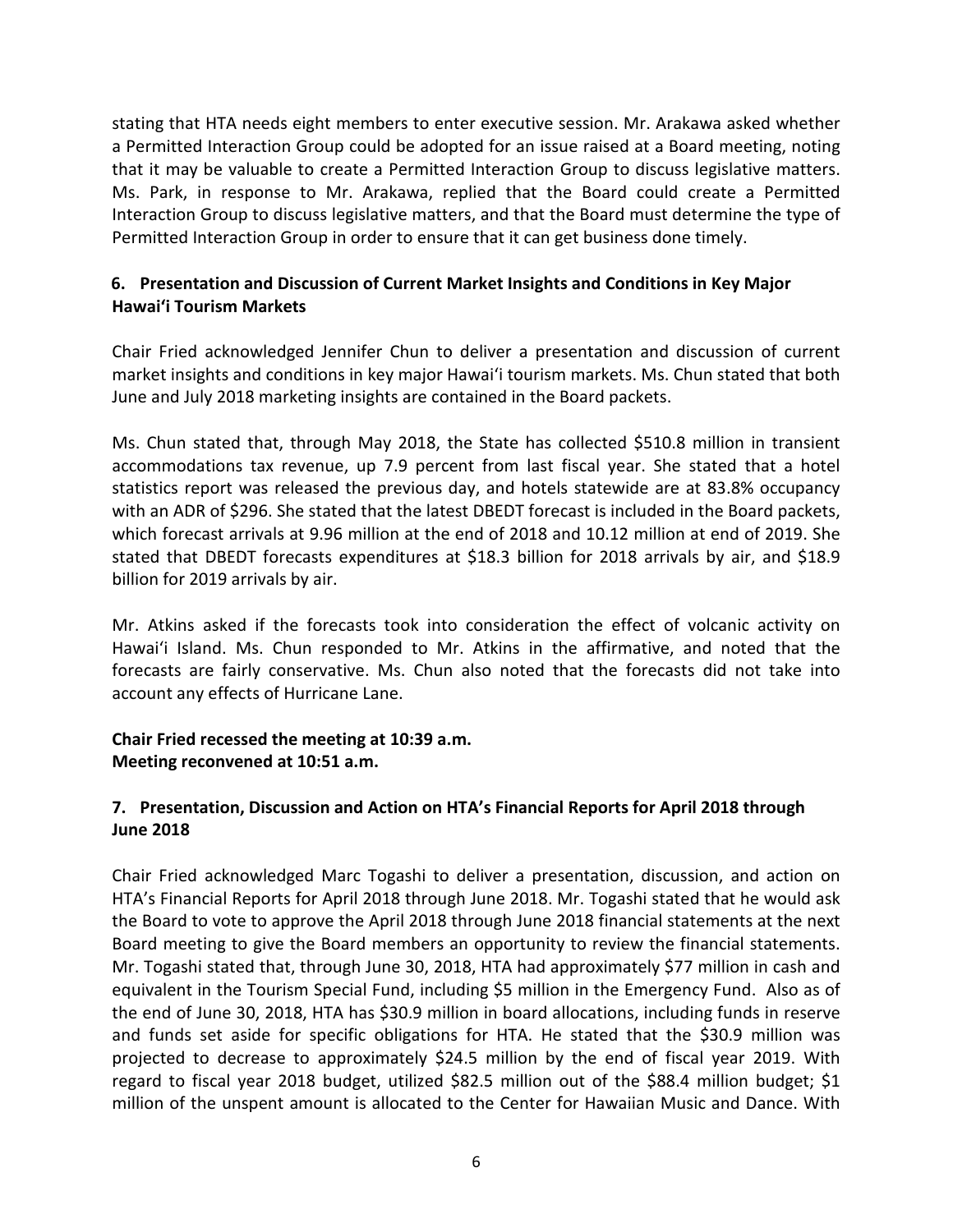regard to operating income for the three-month period, reported \$20.5 million in TAT, bringing total to \$82 million for the year. He also stated HTA incurred \$33 million in expenses during that period. Relating to the Convention Center Enterprise Special Fund, held \$20.8 million in cash and equivalents at June 30, 2018; represents \$20.8 million decrease, primarily due to paying bond debt obligation, \$16.9 million in cash with HTA's contractor specifically held for repair and maintenance and projects on the horizon, \$18.3 million allocated within CCESF for purpose of convention center operations and convention center repair and maintenance projects. With regard to HTA's budget for the year, HTA spent according to budget with exception of convention center operations coming in ahead of budget. Convention Center reported operating income of \$541,000, less than the projected \$1.3 million operating budget. Mr. Togashi stated again that he would ask for approval of those financial statements at the next Board meeting.

#### **8. Presentation and Discussion on the 2018 Global Tourism Summit**

Chair Fried acknowledged Katherine Stokoe from Paragon Events to deliver a presentation and discussion on the 2018 Global Tourism Summit. Ms. Stokoe stated that the 2018 Global Tourism Summit currently had 783 registrations, compared to the previous year, which had around 926 registrations. The 783 registrations provide \$167,900 in income.

Ms. Stokoe stated that there would be an AI technology speaker on the Monday luncheon that will be announced shortly. She stated that there are 22 pending restaurants for the Aloha Reception and the Tourism Legacy Award luncheon. Ms. Stokoe stated that, for marketing, the Global Tourism Summit has approximately 32,000 page views, up from 15,000 to 20,000 from the previous year; further, there is an increase in user activity from the previous year. She stated that keynote speakers are constantly being updated on the website as the information becomes available. She added that the sponsor page has been updated as sponsors are contracted. Ms. Stokoe stated that the "Buy Hawai'i" and "Stay Hawai'i" page includes local partners providing discounts to visitors, including airline and hotel partners. Ms. Stokoe noted that the Global Tourism Summit has gained more traction on social media, as a result of this year's marketing partner's efforts to gear toward different audiences. She stated that, for integrated marketing, the Global Tourism Summit would have commercial coming out within a week. Ms. Stokoe stated that the Global Tourism Summit would have ads on KFVE and newspaper ads in Star Advertiser and on neighbor islands. Ms. Stokoe noted that the Global Tourism Summit would offer a special promotion code shortly as well.

Ms. Stokoe recognized that for sponsorships, the Global Tourism Summit is trending 30% more than last year. The Global Tourism Summit has currently generated \$300,000 from its attending sponsors and has also received \$134,500 of in-kind value, compared to the goal of \$325,000 of in-cash revenue from sponsorships for 2018. Confirmed sponsors include Hawaiian Airlines and Japan Airlines. Ms. Stokoe stated that out of the 53 total spaces available in the networking lounge, 35 booths have been rented by sponsors; further, 9 additional booths in the networking lounge are currently on hold.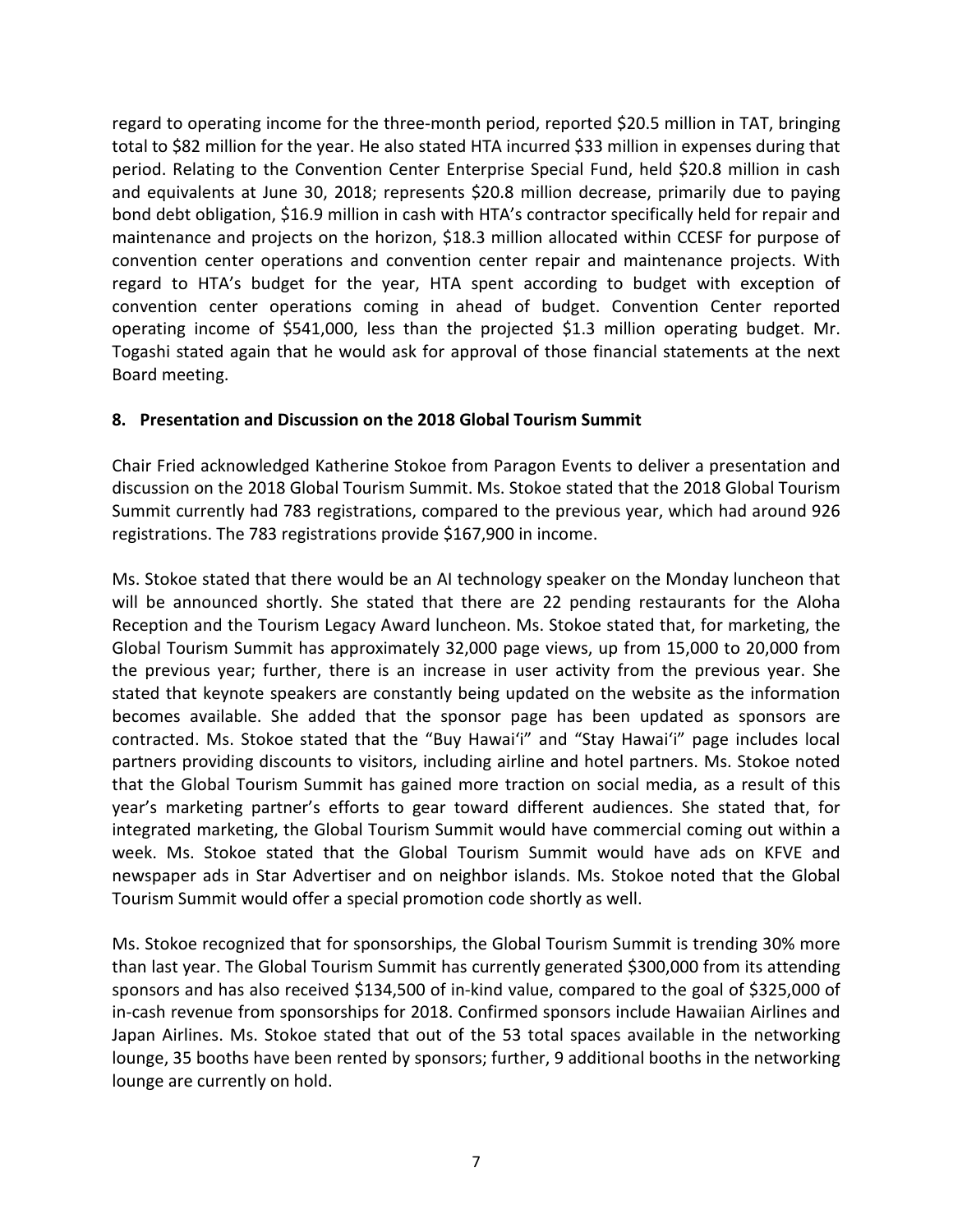Mr. Dee asked how many registrations were tied to sponsorships. Ms. Stokoe responded to Mr. Dee's question by stating that approximately 225 comp codes have gone to the Global Tourism Summit's current sponsors. Mr. Szigeti added that the Global Tourism Summit will be thoughtprovoking and asked that attendees devote their time to engaging in the Summit. Mr. Szigeti added that a wide-scope of interested parties from the private sector, including technology, engineers, students, and hoteliers would attend to discuss their vision for the future.

**9. Subject to Board Approval, the Suggested Additions and Deletions for the Nomination, Selection and Appointment of Board Members for the Following Committees: Audit Standing Committee (David Arakawa to Replace Donna Domingo), Marketing Standing Committee (Kyoko Kimura to Replace Denise Hayashi Yamaguchi), Convention Center Planning Investigative Committee (George Kam to Replace Denise Hayashi Yamaguchi), Legislative and Governmental Affairs Investigative Committee (Sean Dee will Step Down to be Replaced by Ben Rafter, David Arakawa to Replace Gerald De Mello), Visitor-Related Infrastructure Investigative Committee (Micah Alameda to Replace Donna Domingo, No Replacement for Denise Hayashi Yamaguchi)**

Chair Fried stated that he would go through the suggested additions and deletions for the nomination, selection and appointment of Board members for various committees with a single motion. He stated that, subject to the Board's approval, David Arakawa would replace Donna Domingo on the Audit Standing Committee; that Kyoko Kimura would replace Denise Hayashi Yamaguchi on the Marketing Standing Committee; that George Kam would replace Denise Hayashi Yamagishi on the Convention Center Planning Investigative Committee; that Ben Rafter and David Arakawa would replace Sean Dee and Gerald De Mello on the Legislative and Governmental Affairs Investigative Committee; and that Micah Alameda would replace Donna Domingo on the Visitor-Related Infrastructure Investigative Committee.

Ms. Kumukahi moved to approve the suggested additions and deletions for the nomination, selection, and appointment of Board members as stated by Chair Fried. Mr. Sanders seconded the motion, which was approved by all members present.

# **10. Nomination, Selection and Appointment of the 2nd Vice Chair of the Marketing Standing Committee (George Kam)**

Chair Fried asked for a motion to appoint George Kam as the 2nd Vice Chair of the Marketing Standing Committee, to replace Denise Hayashi Yamaguchi. Mr. Dee so moved, and Mr. Atkins seconded the motion, which was approved by all members present.

### **11. Update on the Status of the 2018 Audit Action Plan**

Chair Fried acknowledged George Szigeti to provide an update on the status of the 2018 audit action plan. Chair Fried noted that this agenda item would be discussed at every future Board meeting. Mr. Szigeti stated the 2018 Audit Action Plan was sent to Board members, and that during August, HTA was able to move the status of two items from 'in progress' to 'completed.'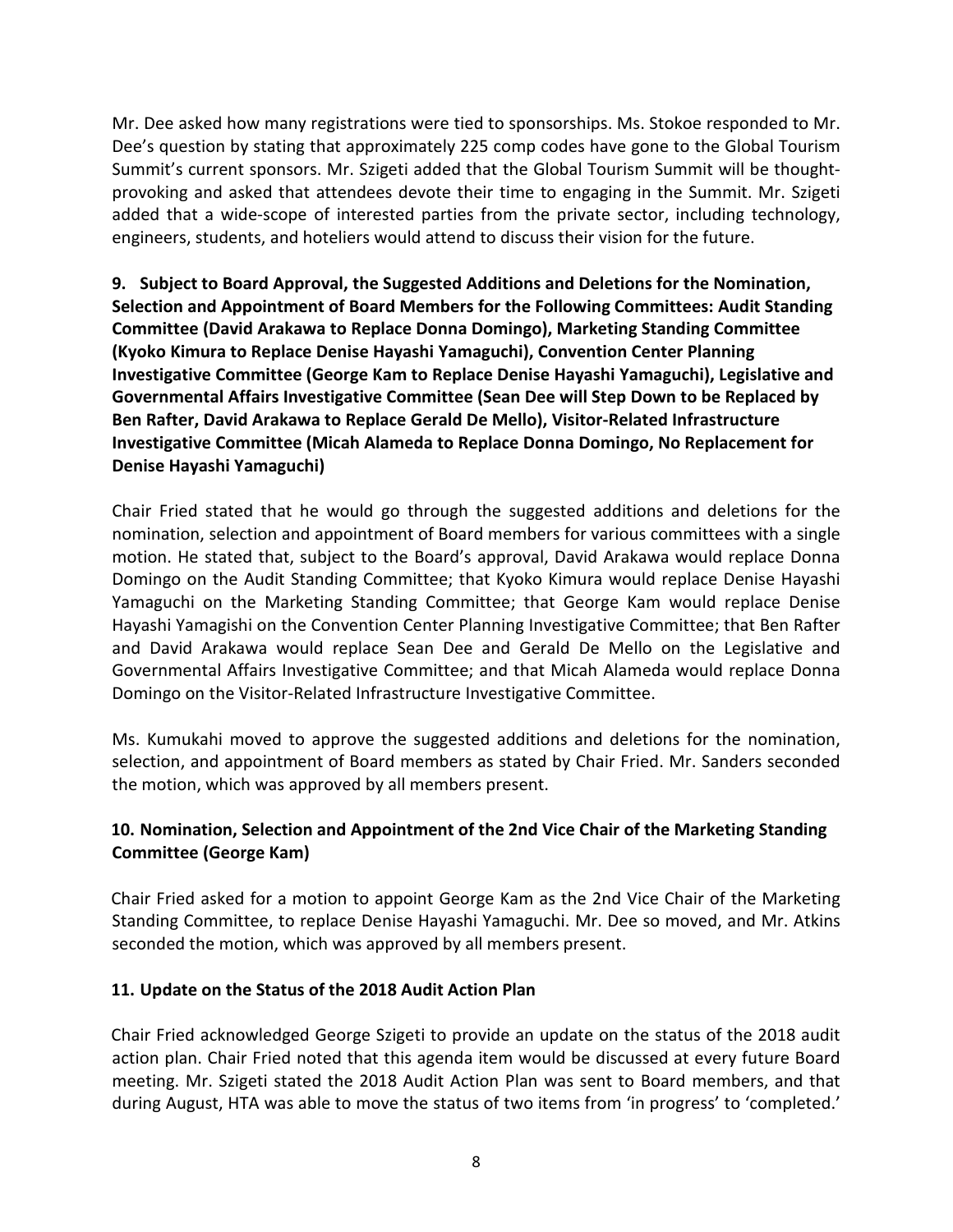He stated that HTA Staff's focus, now that the budget has been passed, is to review HTA's internal policies and procedures.

### **12. Update of the Search for HTA's President and CEO, HTA Chief Administrative Officer and HTA VP of Marketing and Product Development**

Chair Fried stated that an impressive number of candidates applied for the open positions of President and CEO, Chief Administrative Officer and VP of Marketing and Product Development. He noted that there were 106 applicants for CEO; 56 for Chief Administrative Officer, and 137 applicants for VP of Marketing and Product Development. He noted that after the bidding process, the choice of selecting Inkinen & Associates was easy, given that the cost for selecting candidates for the three open positions was significantly less than previous years in which HTA sought candidates for just the CEO position.

Chair Fried stated that there were nine members of the Permitted Interaction Group, including five Board members and four community members, and that the Permitted Interaction Group planned to meet after the Board meeting. He acknowledged that Mr. Sanders is the head of the Permitted Interaction Group.

Chair Fried explained the process of evaluating the candidates. He explained that Inkinen & Associates is tasked comparing resumes with the job description, verifying education, as well as employment within the past five years, and contacting at least three references submitted. Chair Fried stated that the names of candidates that would be provided for the Chief Administrative Officer and VP of Marketing and Development would be produced by the end of day on September 7, 2018. He stated that it made sense that the next CEO should be involved in the hiring decision of the new Chief Administrative Officer and VP of Marketing and Development. Chair Fried added that interviews could start as soon as the beginning of September.

Mr. Atkins stated that some legislators had approached him and asked whether HTA would select the next CEO by only bringing one name to the Board for approval. He stated that one legislator in particular was very upset with the fact that HTA only brings one candidate to the Board, despite the involvement of four community members in the Permitted Interaction Group. He stated that he would discuss these rules with the Permitted Interaction Group and would seek feedback from community members who do not sit on the Board. In response to Mr. Atkins' statement, Chair Fried acknowledged that some applicants do not want the fact that they have applied for the position to be public, and if the Permitted Interaction Group brought several names of candidates forward, it would harm applicants who are not selected for the position in their respective jobs. Mr. Atkins agreed that he believed that it would be best for the applicant if the fact that they have applied for the position was private. Mr. Atkins suggested that perhaps Ms. Park or another person from OIP could assist the Permitted Interaction Group with how to bring the names of several candidates to the Board while maintaining the candidates' privacy. Mr. Kinkley interjected that the Permitted Interaction Group must avoid having quorum or else it will be subject to disclosure. Mr. Arakawa suggested that perhaps the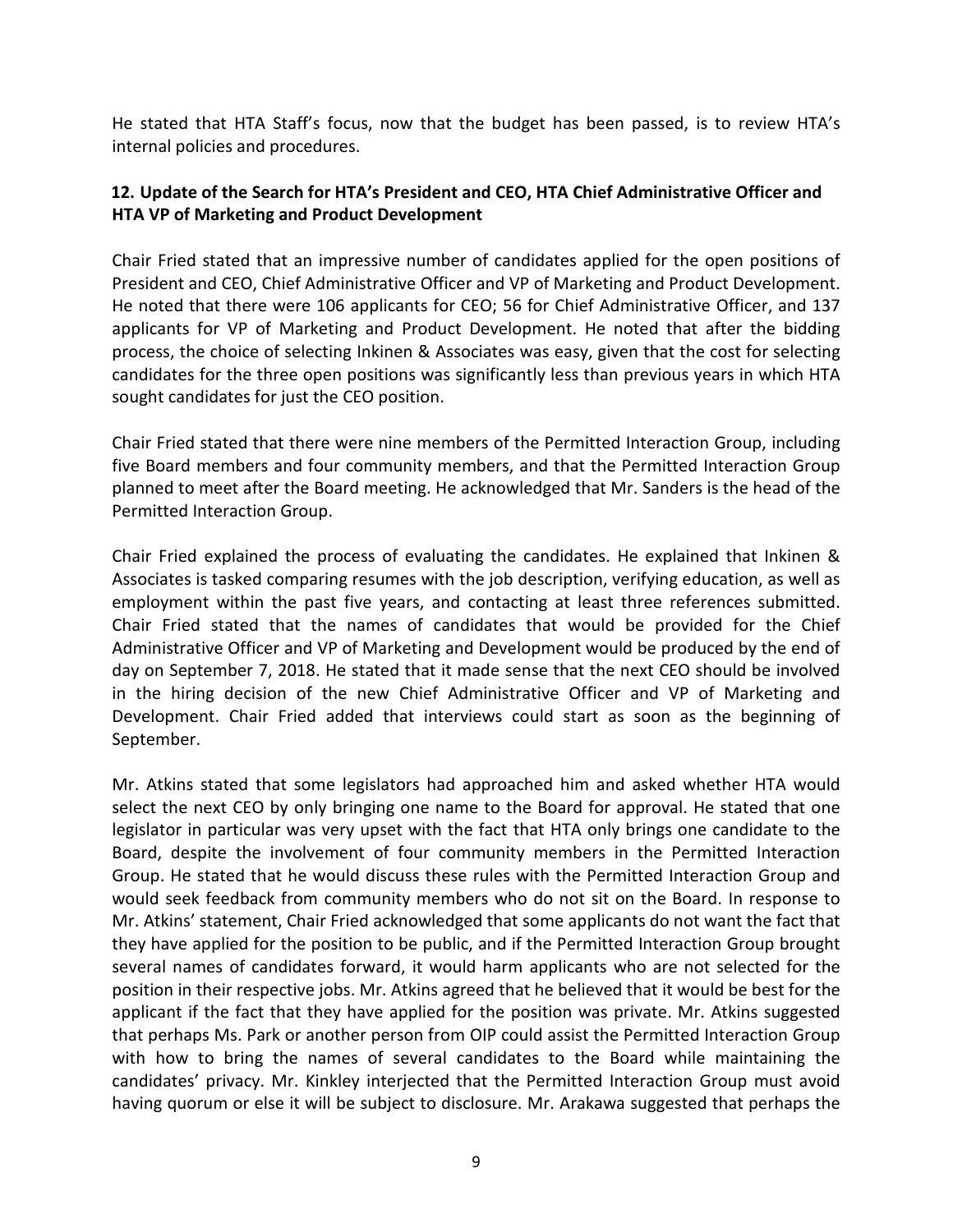HTA Board could go into executive session and discuss or even interview the top three candidates for the CEO position. Mr. Arakawa stated that he discussed this possibility with Ms. Park from OIP, and that he has asked whether Ms. Park could sit in on the Permitted Interaction Group's meeting to discuss different options on bringing more than one candidate to the Board. Mr. Kinkley, in response to Mr. Arakawa, stated that there was nothing improper about Mr. Arakawa's proposal, and reminded the Board that the decision to bring more than one candidate's name to the Board, by itself, is not a legal matter involving the sunshine law but is within the Board's discretion, and that now would be the proper time to continue those discussions if they wish to do so.

Sherry Menor-McNamara stated her agreement that the Board members should decide who the best candidate for the position of CEO is. She asked to clarify that the Permitted Interaction Group's goal is to select the CEO first and then select the Chief Administrative Officer and VP of Marketing and Development. Chair Fried, in response to Ms. Menor-McNamara, stated that he would like that to be the case, and that the Permitted Interaction Group would have to ultimately decide when it wishes to begin conducting interviews for candidates of each position.

Mr. Arakawa recommended that, because the Permitted Interaction Group has only five Board members, and is permitted to have an additional Board member, to add a female Board member to the Permitted Interaction Group. Mr. Arakawa stated concern that all Board members of the Permitted Interaction Group were men. Chair Fried acknowledged Mr. Arakawa's concern, and added that three of the community members in the Permitted Interaction Group were women.

Mr. Kinkley stated that adding a sixth Board member to the Permitted Interaction Group was legal, but he expressed concern as to whether the discussion on adding a Board member to the Permitted Interaction Group was on the agenda or if was a dramatically different item.

#### **Chair Fried recessed the meeting at 11:29 a.m. The meeting reconvened at 11:45 a.m.**

Chair Fried acknowledged Mr. Arakawa to continue discussion on whether the Board had authority to add another Board member to the Permitted Interaction Group. Mr. Arakawa stated that the Board minutes from the previous Board meeting did not include the number of members on the Permitted Interaction Group or the names of the members of the Permitted Interaction Group, and that he considered that the matter was still pending. He stated that he would nominate Kyoko Kimura, having served previously on HTA's Board and involved in the selection of a previous CEO.

Mr. Kinkley stated that the fact that the previous Board minutes did not state the names or number of the members who were put on the Permitted Interaction Group may reflect a deficiency in the minutes; if the Board did not declare the names and number of members of the Permitted Interaction Group, then the Permitted Interaction Group was not established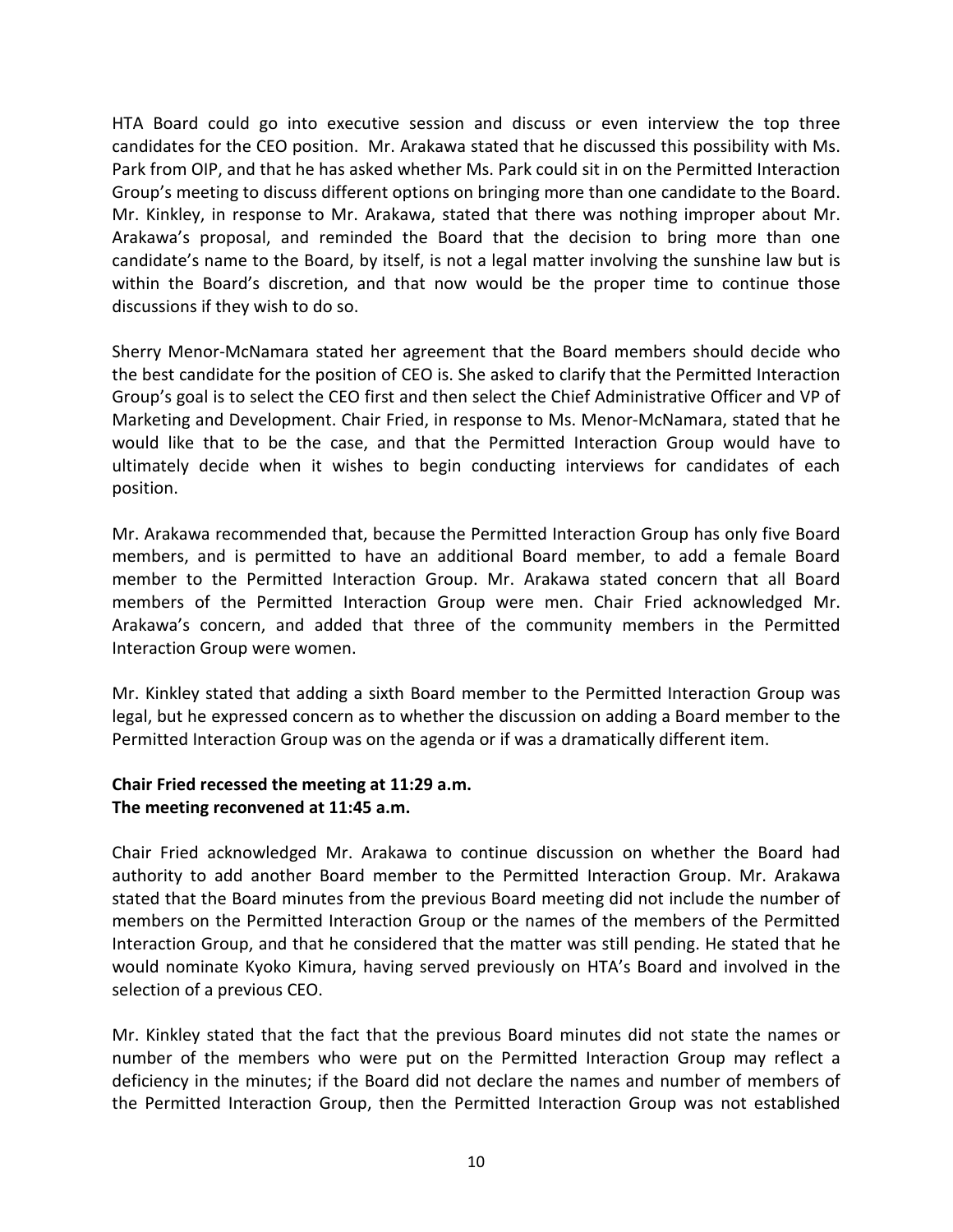because it did not meet its statutory minimum. Mr. Arakawa, in response to Mr. Kinkley, stated that after review of the minutes, the minutes did state the names of the Permitted Interaction Group's members.

Mr. Arakawa moved to add Kyoko Kimura to the Permitted Interaction Group. Ms. Kumukahi seconded the motion, which was approved by all members present.

# **13. Presentation by AEG Regarding an Update of Hawai'i Convention Center Recent Operational Activities and Sales Initiatives**

Chair Fried acknowledged Teri Orton from AEG to deliver a presentation regarding an update of Hawai'i Convention Center recent operational activities and sales initiatives. Ms. Orton stated that she would be presenting for the months of June and July.

Ms. Orton stated that the Convention Center held 14 events in the month of July. Ms. Orton reported that the Convention Center had a net loss of approximately \$112,000 in the month of July. She also reported that the 2018 reforecast projected a net loss of \$2,659,300, higher than the previous budgeted 2018 loss of \$1,959,300. She explained that the loss was due to a number of event cancellations in the last two to three months. She explained that one of the events that cancelled was a corporate group that moved from 2018 to 2019, which resulted in a projected loss of \$600,000 in food and beverage revenue; she stated that cancellations of a youth basketball tournament and corporate group also attributed to the net loss. Ms. Orton explained that the percentage of flow through for food and beverage dropped from the projected 42% to 35%. She stated that, under current statistics, for every dollar spent by the Hawai'i Convention Center, \$19.19 is generated to the State.

Chair Fried asked if it was possible to pick the percentage of flow through up for the year, or if it was too late. Ms. Orton replied that it is likely too late in the year to pick the number up, and that the Hawai'i Convention Center would have to generate approximately \$2 million in addition to its current projection. She added that she has been approaching meeting planners to incentivize signing for events before the end of the year by using incentive offers with hotel partners.

Mr. Dee asked whether upcoming events were expected to experience higher than usual wash. Lee Conching responded to Mr. Dee's question by replying that the upcoming events for the Hawai'i Convention Center were still on pace with previous projections. Mr. Dee commended AEG for having a successful last two previous years of margin control, and added that every dollar counts in mitigation control.

Mr. Atkins asked whether the projected net loss in food and beverage is hard revenue or forecasted revenue. Ms. Orton responded that the \$2 million projected loss in food and beverage revenue is only a forecasted amount, and that she did not have a hard dollar amount for revenue loss at the time.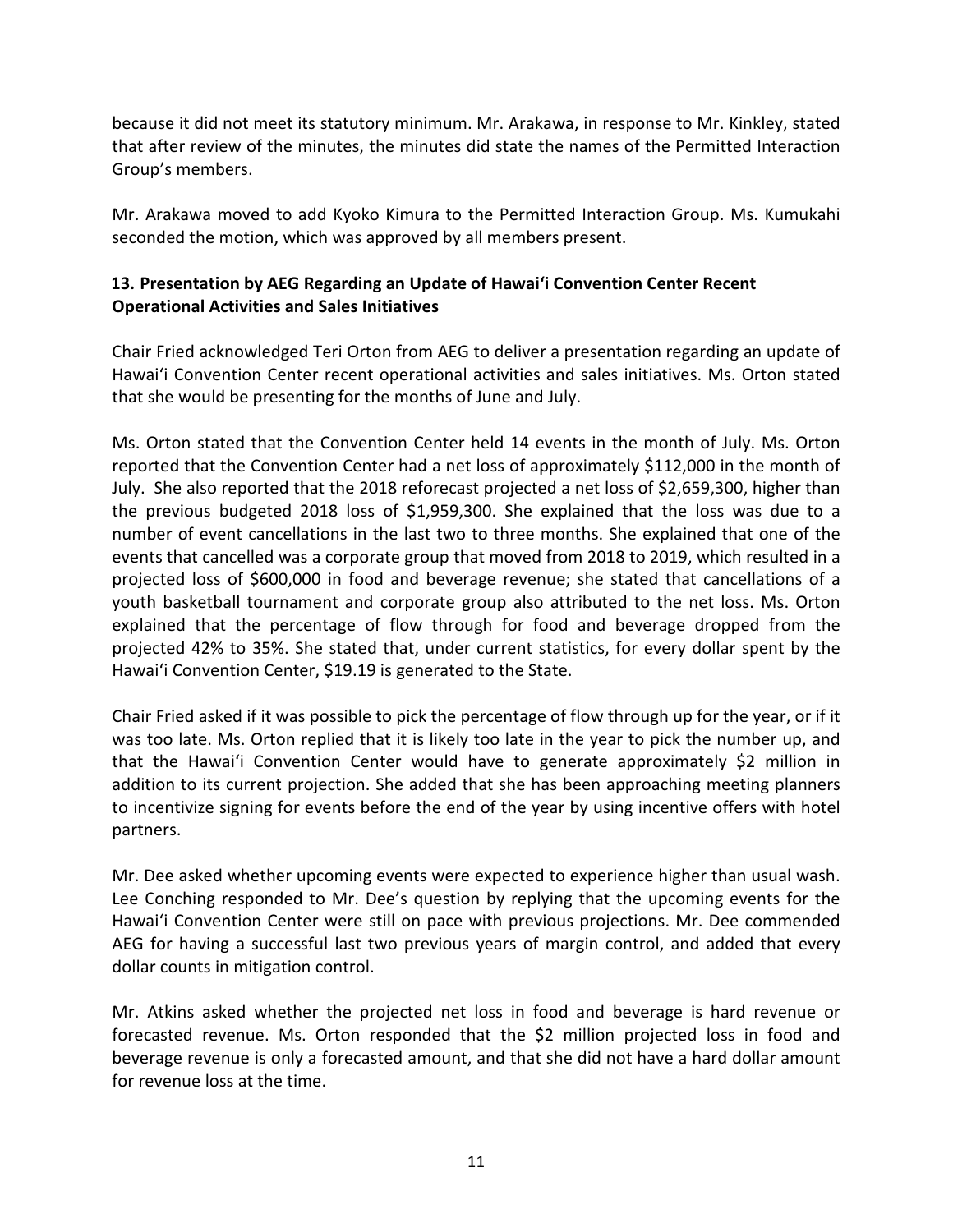# **Chair Fried recessed the meeting at 12:02 p.m. The meeting reconvened at 12:27 p.m.**

# **14. Nomination, Selection and Vote of the Chairperson of the Hawai'i Tourism Authority Board of Directors**

Chair Fried stated that the nomination, selection and vote of the chairperson for HTA did not occur to him until Senator Wakai mentioned it to him. Chair Fried thanked the Board members for their support in the last two years. He thanked the Board for their support when he informed them that he wished to remain in his position until the end of his term. Chair Fried stated that his only interest and agenda has been to improve HTA and move Hawai'i forward.

Chair Fried acknowledged Mr. Arakawa, who wished to share his thoughts on the nomination, selection and vote of a new chairperson. Mr. Arakawa stated that, when he saw this item on the agenda, he called Chair Fried. Mr. Arakawa stated that Chair Fried's position is different than other Board members because he voluntarily withdrew his name from nomination, and that Chair Fried is continuing to serve HTA until the Governor's office nominates and the Legislature confirms a replacement. Mr. Arakawa stated that, given the upcoming Global Tourism Summit, selection of a new CEO, and other important issues, he recommended that the Board defer election of a new Board Chair until Chair Fried's term is up or the Govenror nominates another Chair. He stated that, given Chair Fried's work, his recommendation is to keep Chair Fried aboard and defer a vote of a new Board chair. Mr. Arakawa acknowledged that the Board has many qualified candidates who could serve as Chair, but that given the circumstances, deferring the vote made the most sense.

Chair Fried asked the Board if anyone disagreed with Mr. Arakawa's statement. Mr. Kinkley asked Mr. Arakawa to clarify that his recommendation was to defer this matter until Chair Fried's term ends. Mr. Arakawa agreed, in which Mr. Kinkley responded that deferring the matter is the functional equivalent of voting Chair Fried in as Chair. Mr. Arakawa acknowledged that he understood Mr. Kinkley's comment.

Mr. Arakawa moved to defer the nomination, selection and vote of the Chairperson of the HTA Board of Directors. Mr. Dee seconded the motion, which was approved by all members present.

### **15. Discussion and Approval of the 2019 HTA Brand Management Plan**

Chair Fried acknowledged Marc Togashi for discussion and approval of the 2019 HTA Board Management Plan. Mr. Togashi stated that the HTA Staff requested a motion to approve the 2019 Board Management Plan, which was previously distributed at the last HTA Board meeting.

Chair Fried asked for a motion to approve the 2019 HTA Brand Management Plan. Ms. Kumukahi so moved, and Mr. Sanders seconded the motion. Chair Fried opened up the matter for discussion.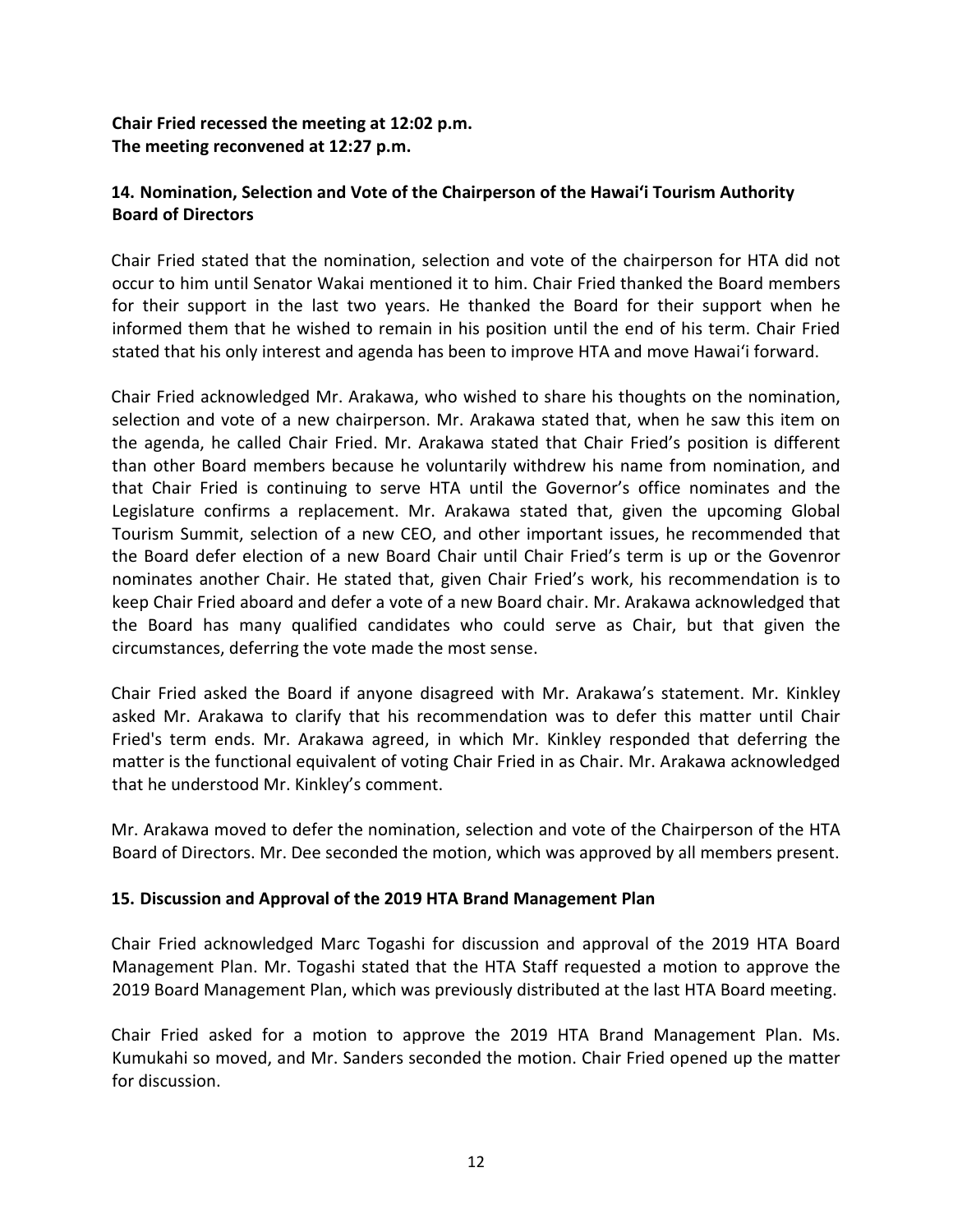Mr. Atkins stated that some initiatives of the Brand Management Plan were different than previous discussions. He stated that at some point later in the year, he would like the Board to discuss how certain initiatives are being implemented. Mr. Togashi stated that he agreed with Mr. Atkins' suggestion, and that any guidance that the Board provides is useful for HTA Staff. Chair Fried asked if there was any reason why the Brand Management Plan should be passed now, opposed to the next Board meeting. Mr. Togashi, in response to Chair Fried's question, stated that HTA Staff would like to show the Brand Management Plan during the 2018 Global Tourism Summit. Mr. Atkins acknowledged the work and thought that went into constructing the 2019 Brand Management Plan.

Mr. Dee stated that, in theory, the Brand Management Plan guides the entire organization and will guide new Board members. He stated that he had similar concerns to Mr. Atkins that not all shifts in the Brand Management Plan were vetted through the Board. He asked whether the Board could consider the Brand Management Plan as a working plan to give authority to continue moving forward, while giving the new executive team authority to finalize pieces of the Plan. He stated that new executives should have some ownership of the 2019 Brand Management Plan. In response to Mr. Dee's concerns, Mr. Togashi stated that the Brand Management Plan was understood to be fluid, and that the new CEO, Chief Administrative Officer, and VP of Marketing and Product would have input into implementation of the plan. He stated that if the Board's recommendation was to defer official approval but use the current Brand Management Plan as a working plan, it would be acceptable to HTA Staff.

Mr. Kinkley stated that, if the Board is not approving the plan but wishes to provide guidance through the current document, the shortest route appeared to be to approve the 2019 Brand Management Plan and amend it at a later Board meeting. In response to Mr. Kinkley's comment, Mr. Dee stated that typically, the Board's process was to amend the plan once a year. Mr. Arakawa stated that amending the plan later in the year was for good reason, given that new executive management would be stepping in. Mr. Atkins stated that the initiatives contained in the Brand Management Plan are necessary, but the only concern that new executives may have are the sources of funding, and that the HTA Staff worked to address all of the Board's concerns in detail.

Ms. Kumukahi made a motion to approve the 2019 Brand Management Plan, with the stipulation that when new executives are chosen for the positions of CEO, Chief Administrative Officer and VP of Marketing and Sales, that the Brand Management Plan is apt to change. Mr. Kam seconded the motion, which was approved by all members present.

### **16. Report of, Discussion and Request for Funding Approval of Programs Recommended by the Marketing Standing Committee**

Chair Fried acknowledged Mr. Dee to provide the report of, discussion and request for funding approval of the programs recommended by the Marketing Standing Committee. Peter Honig of Ascendant Sports Marketing Group joined the discussion by phone. Mr. Dee stated that, prior to discussing any proprietary information, the Board would discuss as much in open session as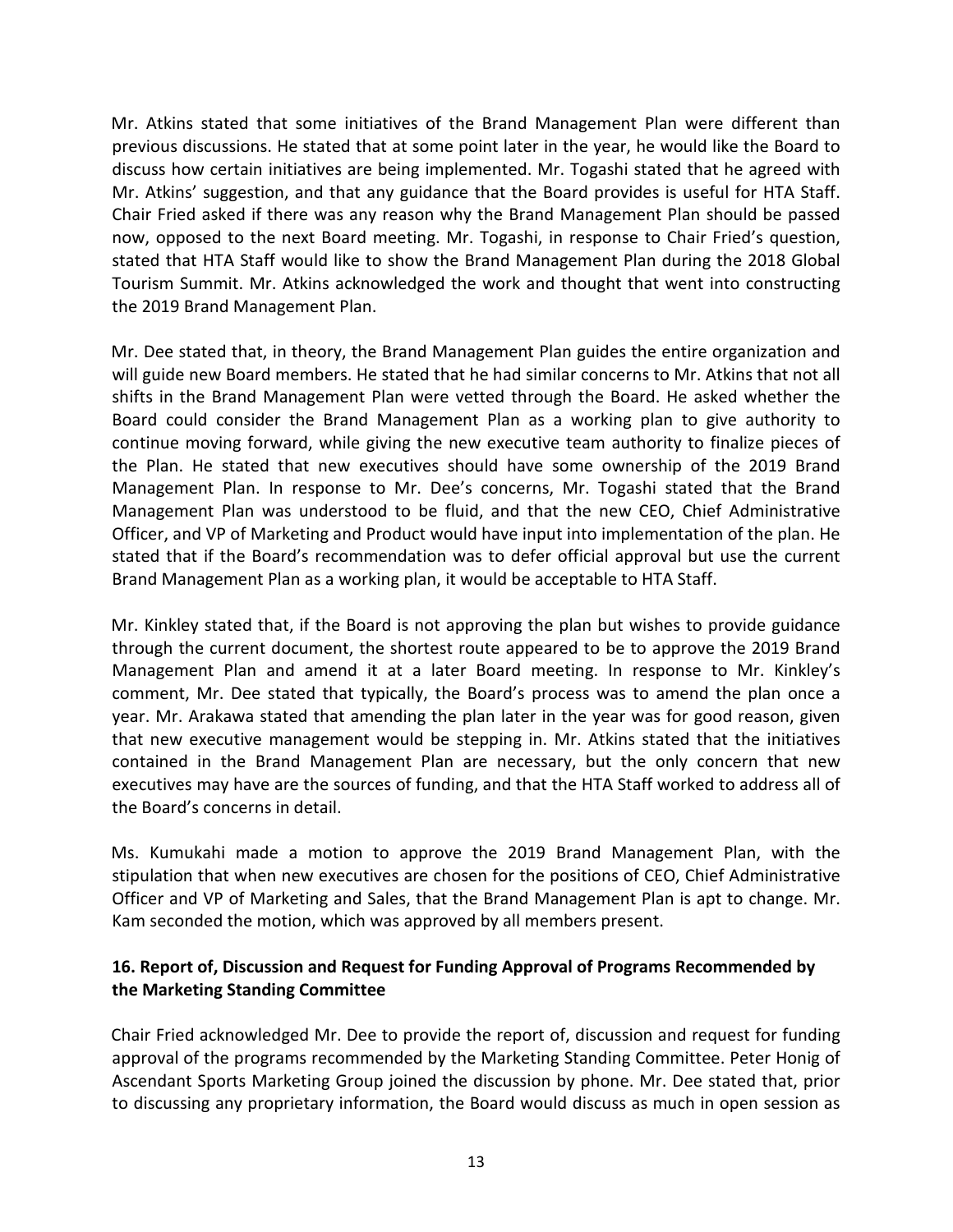possible before entering executive session to discuss specific deal terms. Mr. Dee stated that the Marketing Standing Committee examined twelve of HTA's current events, looking at economic impact, impact on travel change, resident sentiment, etc. He stated that the events ranged in size and impact, but his takeaway from the information was that events typically drive incremental economic impact, and that residents like the fact that HTA spends money on public events. He also acknowledged it was clear that some events were not winners, and examining more events will help HTA make decisions in future years.

Mr. Dee acknowledged Peter Honig to deliver an update on discussions with the L.A. Rams. Mr. Honig stated that discussions with the L.A. Rams about bringing a game to Hawai'i have been ongoing for approximately one year. He acknowledged and thanked the representatives from the L.A. Rams that flew into Hawai'i to discuss the proposal. He stated that the L.A. Rams have agreed to a significant reduced cost, and that it shows the L.A. Rams willingness to enter into an agreement. Mr. Honig added that the event is projected to be the largest revenue generator for Aloha Stadium in 2019. He added that the L.A. Rams have agreed to reinvest sponsorship feedback, which will benefit local providers. He reinforced that he believed this program makes sense for the State and HTA. He recognized value in promoting the State of Hawai'i in one of its critical feeder markets throughout the season, and assured that media elements are part of the deal, which will help drive the State's market objectives. He also added that the L.A. Rams are a team on the rise.

Mr. Dee acknowledged Jason Griffiths, VP of Partnerships for the L.A. Rams. Mr. Griffiths stated that the L.A. Rams are exciting about coming to the State of Hawai'i in 2019. He stated that data has shown that 4.5 million L.A. Rams fans would pick Hawai'i as their destination for a vacation in the next year. Mr. Griffiths stated that when the Rams were in Los Angeles originally, Hawai'i was "Rams country" and would like to see that again. He noted that the L.A. Rams have a unique opportunity to capitalize and get Hawai'i residents to visit Los Angeles.

Mr. Dee asked Mr. Griffiths to discuss the some of the terms of the proposed agreement, including risk allocation, revenue generating, and the opportunity to see beyond 2019. Mr. Griffiths, in response to Mr. Dee's question, stated that the Rams will benefit from ticketing and have incentive to drive interest in the State by marketing the game throughout the 2018-19 season. He stated that Aloha Stadium would benefit from all concessions. He stated that there are additional events the L.A. Rams would like to propose before the preseason game, including training camp, to engage with the State. As for long-term interest, Mr. Griffiths stated that there is certainly interest in continuing a relationship past one year, depending on how the initial one-year deal plays out.

Mr. Szigeti asked that, as the NFL expands its global reach, whether the L.A. Rams sees engaging in the State of Hawai'i as an opportunity to expand to other countries in the Pacific. Mr. Griffiths responded absolutely, and that being in Los Angeles is an opportunity to expand to many international markets. He noted that the L.A. Rams would be playing one of its home games in Mexico City this coming season.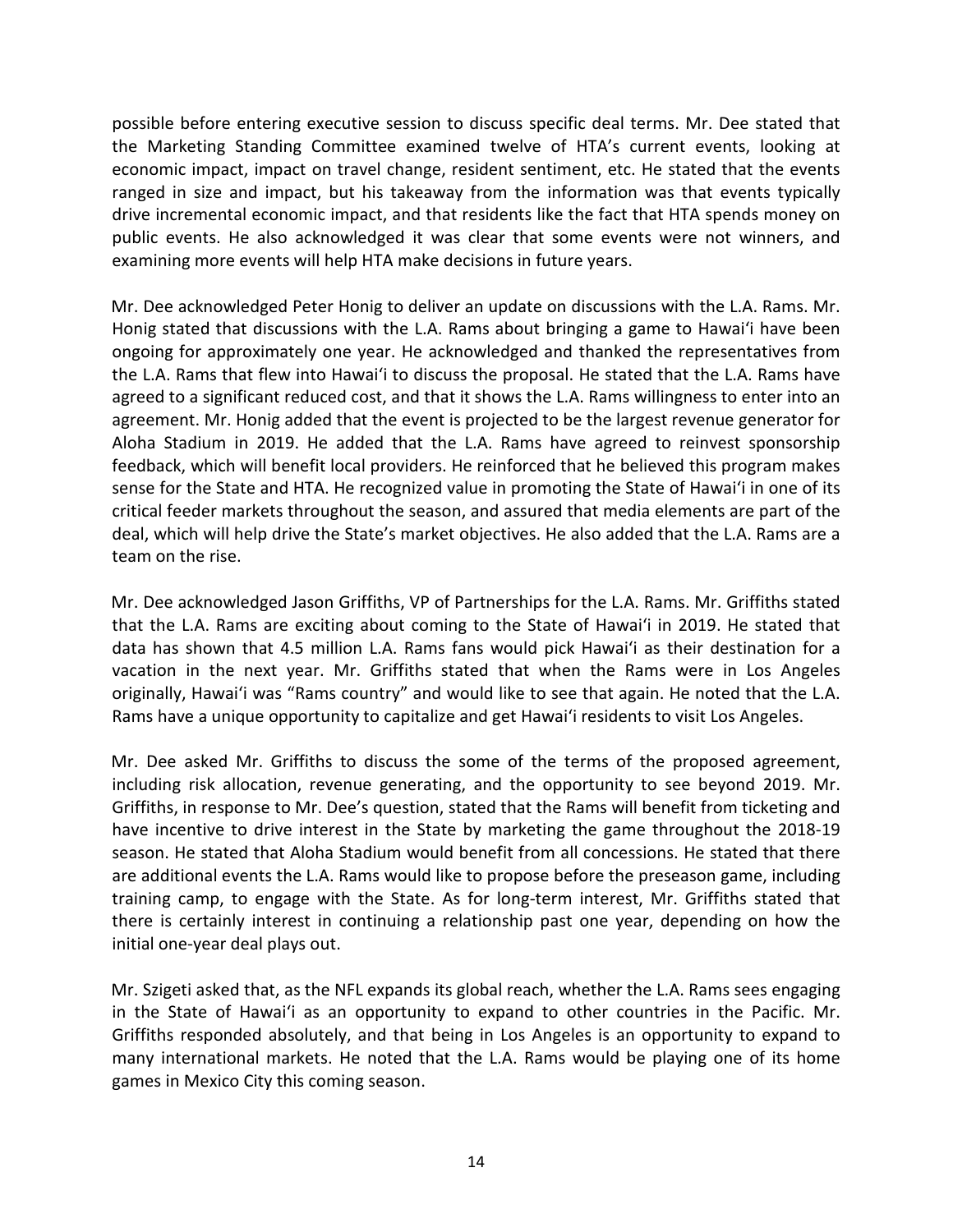Mr. Dee stated that there are specific deal terms that needed to be discussed with the Board, and that because those terms were proprietary information, that the Board would need to enter into executive session.

Mr. Dee stated that the Board needed to enter into Executive session for the remainder of this topic, to discuss specific deal terms, in order to protect Hawai'i's competitive edge as an international destination. Mr. Dee added that Executive Session is allowed by Hawai'i Revised Statutes sections 201B-4(a)(1)&(2). Chair Fried requested a motion to enter Executive Session. Mr. Dee moved for an Executive Session and Mr. Atkins seconded the motion, which was approved by all Board members present.

# **The meeting was recessed for an Executive Session at 12:58 p.m. The Board moved out of Executive Session at 1:12 p.m.**

Mr. Dee acknowledged Mr. Griffiths and Mr. Tafola to discuss some of the information, including benefits of the deal and community engagement, in public session. Mr. Griffiths stated that every month the L.A. Rams office takes a day off to spend time in the community, and that the L.A. Rams players a large part of the initiative. He stated that the L.A. Rams spend much of their time in Inglewood, a community that has struggled for a while, and that the L.A. Rams want to see how the community can be involved in the development happening in Inglewood. Mr. Griffiths stated that the L.A. Rams want to make sure that when they come to Hawai'i that they are sure to be a part of the community to show that the L.A. Rams care about the State as a whole as much as what is happening on game day.

Mr. Dee asked for a motion to authorize Ascendant to finalize the contract with the L.A. Rams, noting that it is critical that ultimate negotiations involve a deal acceptable to Scott Shannon and the Stadium Authority. Mr. Sanders so moved, and Mr. Atkins seconded the motion, which was approved by all Board members present.

### **17. Discussion and Approval of the FY19 Convention Center Budget**

Chair Fried acknowledged Mr. Togashi to begin discussion on the FY19 Convention Center Budget. Mr. Togashi stated that, like any portfolio, there must be some diversification. Mr. Togashi acknowledged that, although the State continues to have a strong leisure market, there is no guarantee that it will continue, and so it was important for HTA to balance its portfolio by continuing to invest in MCI, and offset any decline in the leisure market if it should occur. Mr. Togashi explained that the Board has been given a draft version of the Convention Center Enterprise Special Fund for FY2019. He noted that the Board should save any confidential or proprietary information to a time in which the Board goes into executive session. He also noted that he has separated confidential information in its own packet.

Ms. Orton began her presentation by stating that HTA has outlined five pillars for budget and goals for the Hawai'i Convention Center. She stated that these five pillars include: (1) increase room nights and occupancy; (2) increase revenue and manage expenses; (3) create new events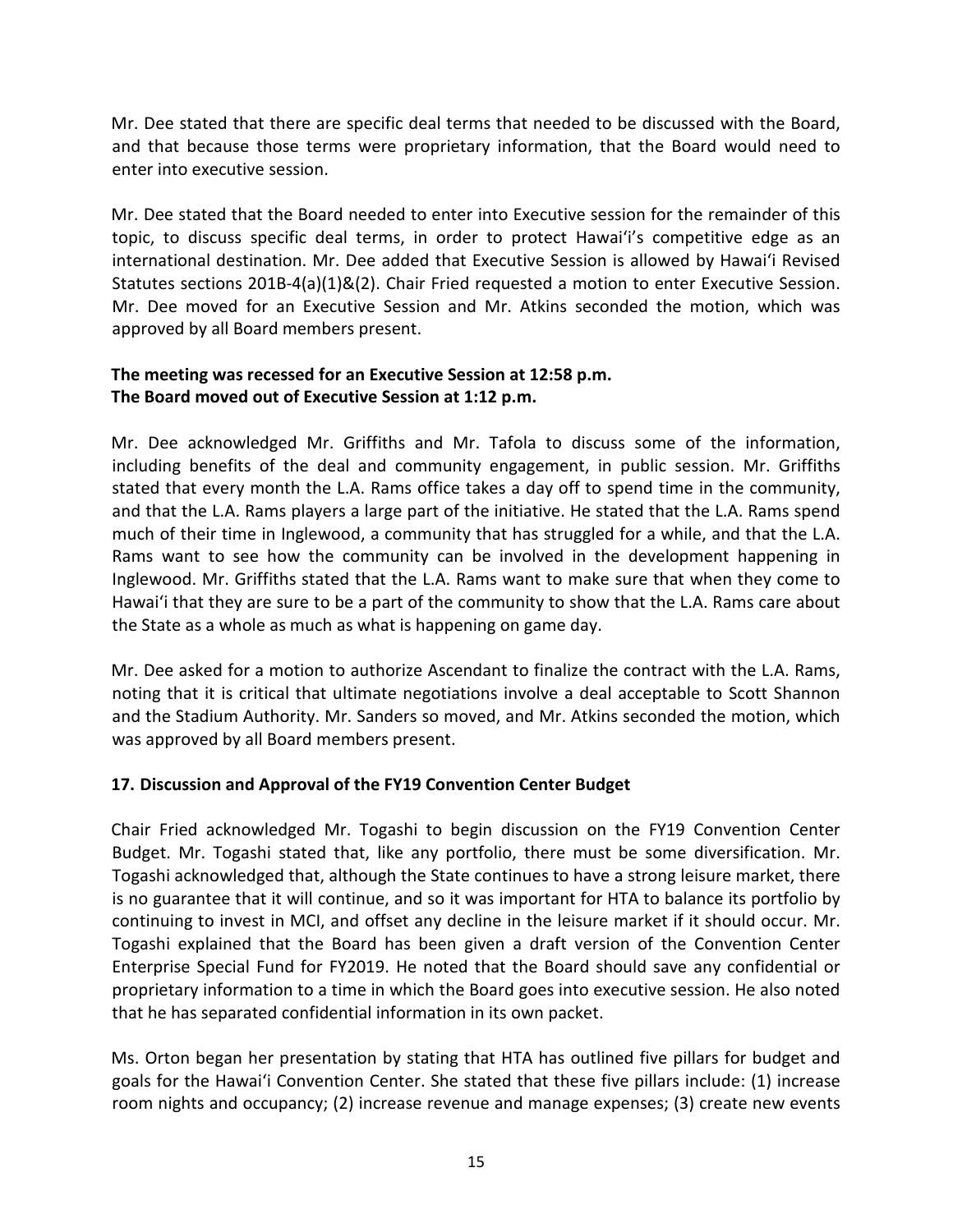and find new business for the Hawai'i Convention Center; (4) aligning goals and initiatives in collaboration with HTA; and (5) tying in Hawaiian culture and community events. Ms. Orton acknowledged Lee Conching, who was recently appointed to VP for Sales and Marketing for the Hawai'i Convention Center, for further discussion.

Mr. Conching shared a chart showing room night goals versus actual numbers. He stated that for 2018, Hawai'i Convention Center currently supported 68,000 room nights, and he believes that they will be able to reach 163,000 by the end of the year. In terms of pace, Mr. Conching noted that 2023 is a low year compared to other years, but that he is currently in negotiations to book an event with Farm Bureau in the year 2023, which is expected to have 60,000 attendees.

For sporting events, Mr. Conching noted that 2019 has two definite events and seven tentative events, and that the Hawai'i Convention Center is looking at having nine sporting events per year. He stated that the Hawai'i Convention Center has four-year contracts for volleyball and indoor soccer leagues. He also stated that Hawai'i Convention Center has worked to create attractive incentive packages for travelling teams, noting that thousands of family members travel to watch high school basketball or volleyball. Mr. Conching also stated that the Hawai'i Convention Center is looking at esports as a potential market, as esports is growing in popularity and has sold out arenas and convention centers.

Mr. Conching stated that the Hawai'i Convention Center has created incentive packages for closing business in 2018. He stated that one of those incentive packages includes a million miles promotion, initially introduced in Chicago. He added that the million miles promotion provides one million miles to an account for an association if that association signs a convention by the end of the year. Mr. Conching stated that he has met with counterparts for an AEG facility in Puerto Rico, and that he believes Hawai'i Convention Center could have synergy with such facilities, and that there would be no competition between the two because they have different calendar years. He added that they are looking to have a joint event in Las Vegas to bring clients in to network. Ms. Orton added that the Puerto Rico facility is nearly identical in capacity to the Hawai'i Convention Center.

Mr. Dee asked how the goals are set for the room nights generated in the pace report, noting it unusual to have a goal of 175,000 in perpetuity. Ms. Orton, in response to Mr. Dee's question, stated that the goal was set several years ago, and that setting a new goal has been continuously deferred as management changes. Mr. Dee asked whether accountability for setting a new goal would be with the new VP of Marketing and Product for HTA. Mr. Togashi, in response to Mr. Dee's question, stated that setting a new goal would definitely be in collaboration with HTA's VP.

Mr. Conching stated that Hawai'i Convention Center is continuing to target major trade shows, including medical and dental groups. He added that, within that particular market segment, there is a high level of success because those groups can afford the extra expense to travel to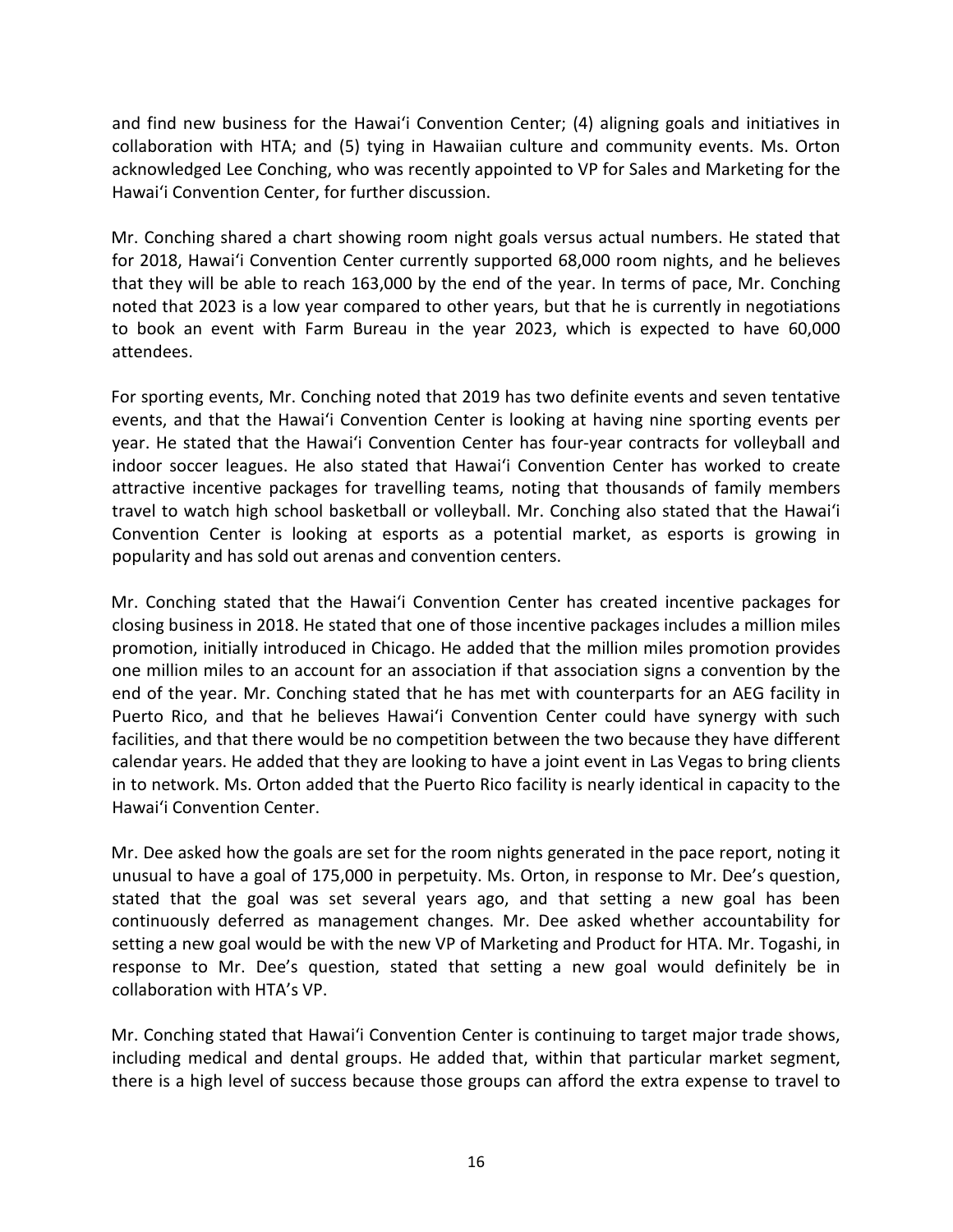Hawai'i, and that those groups also have international members who wish to attend. Mr. Conching added that he would like to hold a "May Day" event in Chicago and Washington DC.

Mr. Conching stated that the corporate market segment is the most lucrative. Mr. Conching acknowledged Priscilla Texeira, who runs the program Aloha Connects, and she manages all of the global marketing partners across the world, with collaboration with her, Hawai'i Convention Center gets exposure in markets that are more difficult to breach. He added that Debbie Zimmerman runs the 'Elele program, she recognizes champions in the local community that can help bring conventions to Hawai'i.

Mr. Conching stated that, for international market initiatives, HCC has tried prospectors, but that it does not help because they do not reach the actual client. Instead, HCC has decided to work with the organization called PCMA, Professional Convention Management Association, which recently bought ICESAP, an Asia-based organization. He noted that PCMA is having its annual convention in November in Bangkok, and that Hawai'i Convention Center plans to have a presence there to reach new potential clients.

Mr. Conching stated that, for Asia-specific initiatives, some groups have had success. Mr. Conching stated that they are having discussions with one group, Prime, on how to bring Asian and U.S. Associations together for a joint meeting in Hawai'i. Mr. Conching also stated that they are looking on bringing their executive chef to provide dinner for JTB corporate accounts and making a pitch on coming to Hawai'i.

Mr. Conching noted that Hawai'i Convention Center is also looking at local business events, including the Okinawan Festival.

Ms. Orton stated that, for 2019 sales and marketing budget is \$6 million, \$892,000 less than 2018 sales and marketing budget. Mr. Togashi stated that, for context, Ms. Orton's team works on a calendar-year basis, whereas HTA operates on a fiscal year basis; therefore, some of the numbers which Ms. Orton may be referring to does not line up with HTA's budget. Ms. Orton also noted that there was a \$200,000 salary variance. Ms. Orton stated that her and Mr. Conching would be looking into different representatives and accounts to determine whether their current representatives are penetrating their account base and prospecting through their leads in their territory. She stated that the additional \$200,000 is room to bring an additional member, if needed.

Mr. Sanders asked how AEG determines salaries, and how AEG determines if sellers are making their particular goals. Ms. Orton, in response to Mr. Sanders, stated that AEG needs to look at their current sellers and determine whether those sellers are accessing their base, and see if they can incentivize them to bring new business into lead years.

Ms. Orton stated that, for facility budget, she is expecting \$15.7 million in gross revenue, with a net loss of \$2 million. She stated that the net loss is due to three groups having either cancelled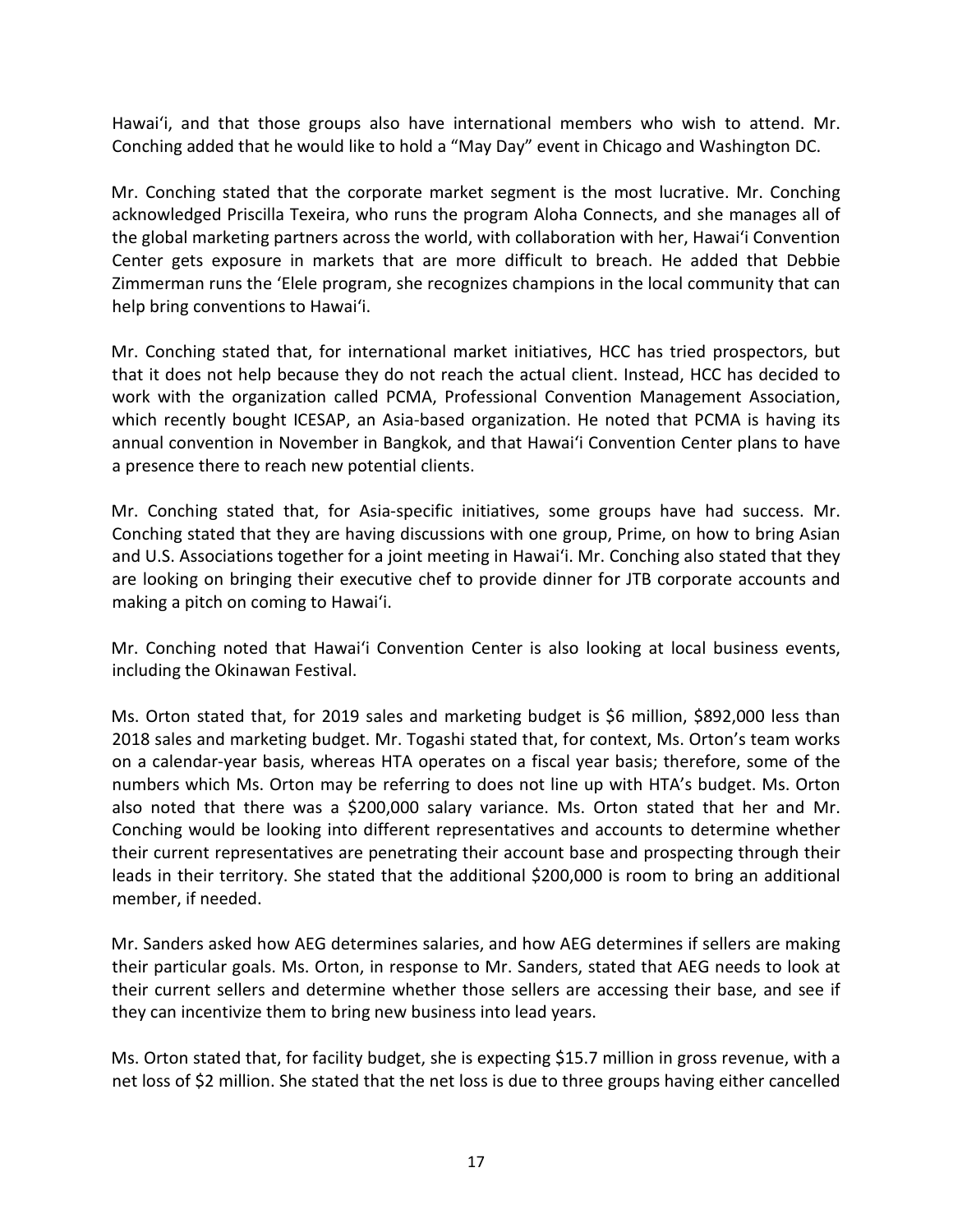or moved to 2019, which subsequently has affected the Hawai'i Convention Center's food and beverage revenue.

Ms. Orton stated that, for capital improvement, the Hawai'i Convention Center's management team on the property have completed one project and is moving to rooftop repair. She stated that the Hawai'i Convention Center also is hoping to receive approval on facility initiatives in the near future, including upgrading banquet chairs, dinnerware, serving dishes, sound system replacement, key access system, and digital display walls. Ms. Orton added that the Hawai'i Convention Center has been recently awarded LEED Gold Certification, and that her team would continue to work on recycling efforts.

Mr. Atkins asked whether there was enough money in the current budget for maintenance. Ms. Orton, in response to Mr. Atkins' question, stated that they have funding but need a project manager to ensure completion. Mr. Togashi added that AEG does not have a preventative repair budget set aside.

Ms. Kimura asked whether AEG has tracked room night goals for neighbor islands. Ms. Orton, in response to Ms. Kimura's question, stated that AEG only tracks room nights on Oahu, explaining difficulty of tracking whether visitors go to neighbor islands. Mr. Dee suggested that surveys could be used as a tool to track whether visitors go to neighbor islands. Jen Chun added that, although HTA has data for how long attendees stay, they do not know pre and post stay. Mr. Sanders suggested that, when booking a large convention, the Hawai'i Convention Center could offer a discounted rate for neighbor island stays.

Pris Texeira stated that, there is some information on how major conventions affect neighbor island visitors because, when looking at the four days prior and four days after the convention, business increased on neighbor islands. She added that some events had workshops and seminars on neighbor islands that were tied to the main convention.

Mr. Atkins asked whether the Hawai'i Convention Center is required to pay real property tax. Mr. Togashi replied that they do not.

Mr. Kam stated that, as for Hawaiian culture, it was important that AEG continue to do things pono, because whenever there is a Hawaiian culture event, there is as much backwash as blessing and endorsement. Mr. Kam suggested that AEG continue to make sure it invests in the community and make sure that the Hawai'i Convention Center is doing things the right way. Mr. Kam stated that, long-term, it is more important to invest in the community and ensure that the Hawai'i Convention Center is doing things the right way, rather than trying to make up quickly for lost sales. Mr. Ka'anā'anā added that hula competitions are incredibly sensitive and complicated subjects, and that HTA needs to continue to be mindful of their involvement.

Mr. Togashi asked the Board to look over particular line items in the budget. He stated that the budget included \$5.4 million for infrastructure to maintain Hawai'i Convention Center as a firstclass facility, which was approximately a \$1.1 million increase over the prior year. Mr. Togashi